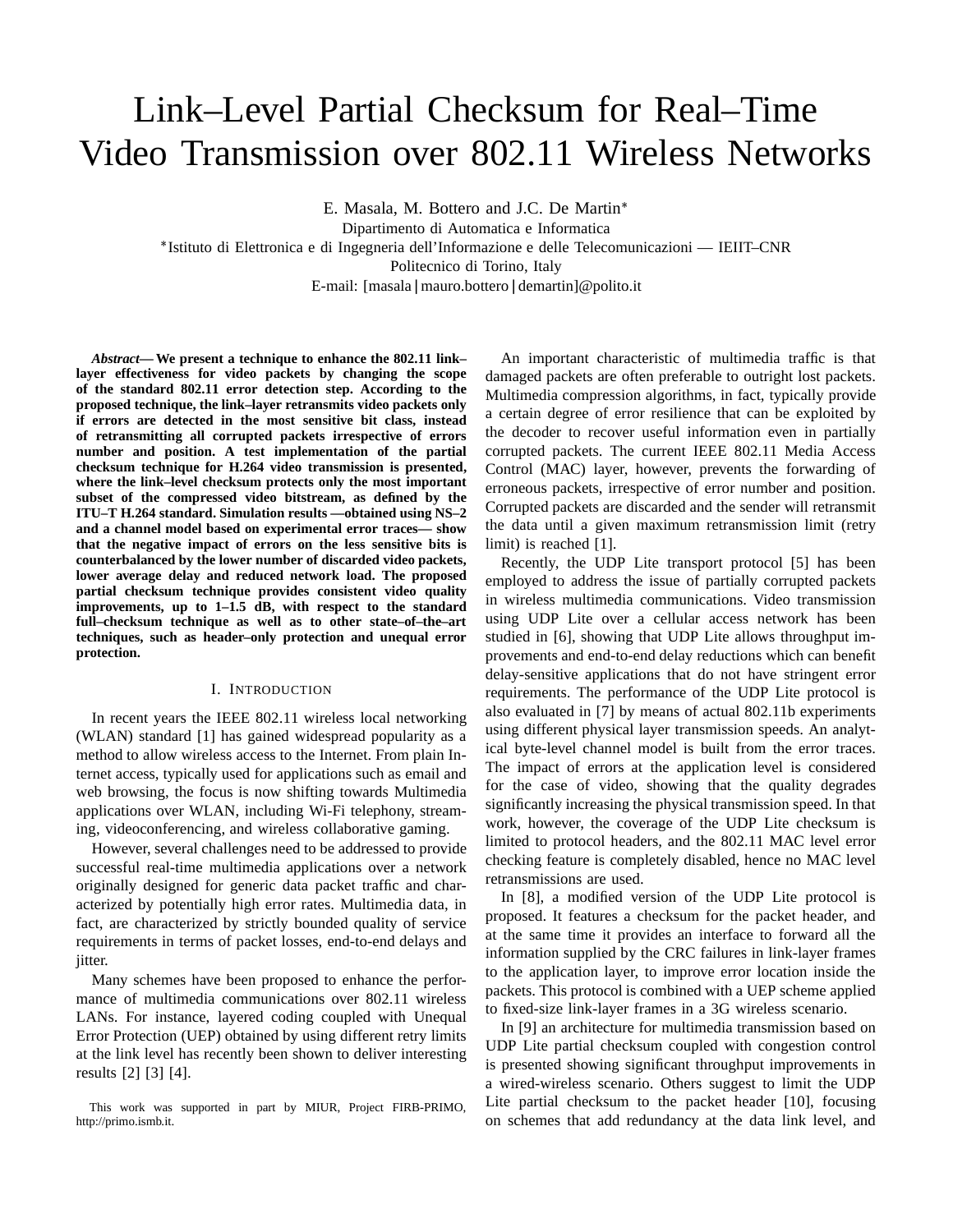allowing packets containing errors to be forwarded to the applications. Both works, however, do not measure the quality of the received multimedia streams.

These works, however, do not consider the possibility of a partial checksum at the *link* layer. Link-layer error detection is particularly attractive for moderate or high end-to-end delay scenarios, where end-to-end retransmission schemes are generally not applicable. Hop-based retransmission, in fact, is very fast, delivering "acceptable" packets with lower delay.

In this paper we propose to modify the IEEE 802.11 network link-layer to better support video communications allowing partially corrupted packets to be forwarded (and not discarded). A similar approach has already been explored for speech communication [11] [12]. A video transmission scheme is proposed, in which video packets are retransmitted by the MAC protocol only if errors are detected in the most sensitive subset of the compressed bistream, that —if corrupted— would introduce noticeable visual artifacts into the decompressed video sequence. Simulation results show that the negative effects of errors in the less sensitive bits are counterbalanced by the lower number of discarded video packets, lower average delay and reduced network load. Comparisons with the standard full-checksum technique as well as state-of-the-art techniques such as unequal error protection and header-only protection demonstrate that the proposed technique delivers consistent video quality improvements.

The paper is organized as follows. In Section II we briefly review the 802.11 wireless standard. Section III illustrates the advantages of the proposed partial checksum scheme, while Section IV presents an analytical description of its behavior. Section V describes an implementation of the partial checksum scheme for the specific case of H.264 video transmission. Section VI explains the experimental setup, including encoder configuration, wireless channel modeling and simulation scenario. Results, including comparisons with reference schemes, are presented in Section VII. Conclusions are drawn in Section VIII.

# II. 802.11 WIRELESS STANDARD

In an 802.11 wireless LAN architecture, the fundamental access method used to support asynchronous data transfer on a best effort basis is the Distributed Coordination Function (DCF). It operates in a contention mode, requiring all stations to contend for each transmitted packet to gain access to the channel [13].

In the IEEE 802.11 MAC [1], each data-type frame consists of a MAC header, a variable length information frame body, and a Frame Check Sequence (FCS). Except for the wireless bridging case, the MAC protocol overhead is 28 bytes, composed of a 24-byte MAC header and a 4-byte trailer containing a checksum (FCS) of the MAC frame.

Upon frame reception the destination station compares the frame FCS with a new one computed over all the received MAC bits. Only if all the bits are correct the frame is positively acknowledged by sending an ACK frame back to the source station. When, after a network error, an ACK is not received, the source station contends again for the channel to transmit the unacknowledged packet and, in case of further error, retries until a given maximum retry limit is reached [1]. Therefore, the time needed to successfully send a MAC frame can be quite large if compared with the physical layer transmission time of a single MAC frame. Note, in fact, that a new channel contention phase is needed for each retransmission, and the size of the Contention Window (CW), i.e. the time interval in which the station randomly selects the instant of the next transmission attempt, doubles after each unsuccessful retransmission.

## III. PARTIAL CHECKSUM FOR WIRELESS MULTIMEDIA

Wireless networks, unlike wired networks, are prone to bit errors. However, as long as errors affect the less percetually important data bits, modern multimedia applications can often deal with corrupted frames better than with lost ones by means of error resilient coder design and error concealment techniques. But if sensitive information is corrupted, such as header data, the video quality may degrade considerably, and some decoders could crash.

Consider, for instance, a receiver station that detects corruption in a packet. On the one hand, the protocol stack could decide to simply discard it. In this case, the video decoder would trigger an error concealment routine that handles the missing packet. On the other hand, despite the errors, the packet could be forwarded to the video decoding engine that can at least partially decode the packet, thus minimizing the distortion caused by the errors. If important information contained in the packets, such as motion vectors, is not corrupted, the performance of the concealment technique can be considerably improved.

Recent video standards include a number of techniques to enhance the robustness of the compressed data streams [14]. Some techniques, such as the Reversible Variable Length Codes (RVLC), aim to extract the maximum amount of information from blocks of corrupted data. Others, for instance the insertion of resynchronization markers, help to recover the synchronization as fast as possible in case of errors. Data Partitioning (DP) and layered coding provide an a priori classification and separation of bits according to their sensitivity to errors and losses. These coding modes are usually coupled with Unequal Error Protection (UEP) schemes to take advantage of the different error sensitivity of the various classes or layers.

In this paper we argue that, for 802.11 networks, a partial checksum approach at the *link layer* coupled with data partitioning can improve the performance of video transmissions. The fundamental idea is that no error detection needs to be performed on perceptually less relevant bits, which are forwarded to the application as they are. Application level error resilient techniques are exploited to recover the maximum amount of useful information from the corrupted data. Note, however, that the MAC level checksum cannot be completely disabled due to the high bit error rate of wireless communications, hence the necessity of a partial checksum mechanism.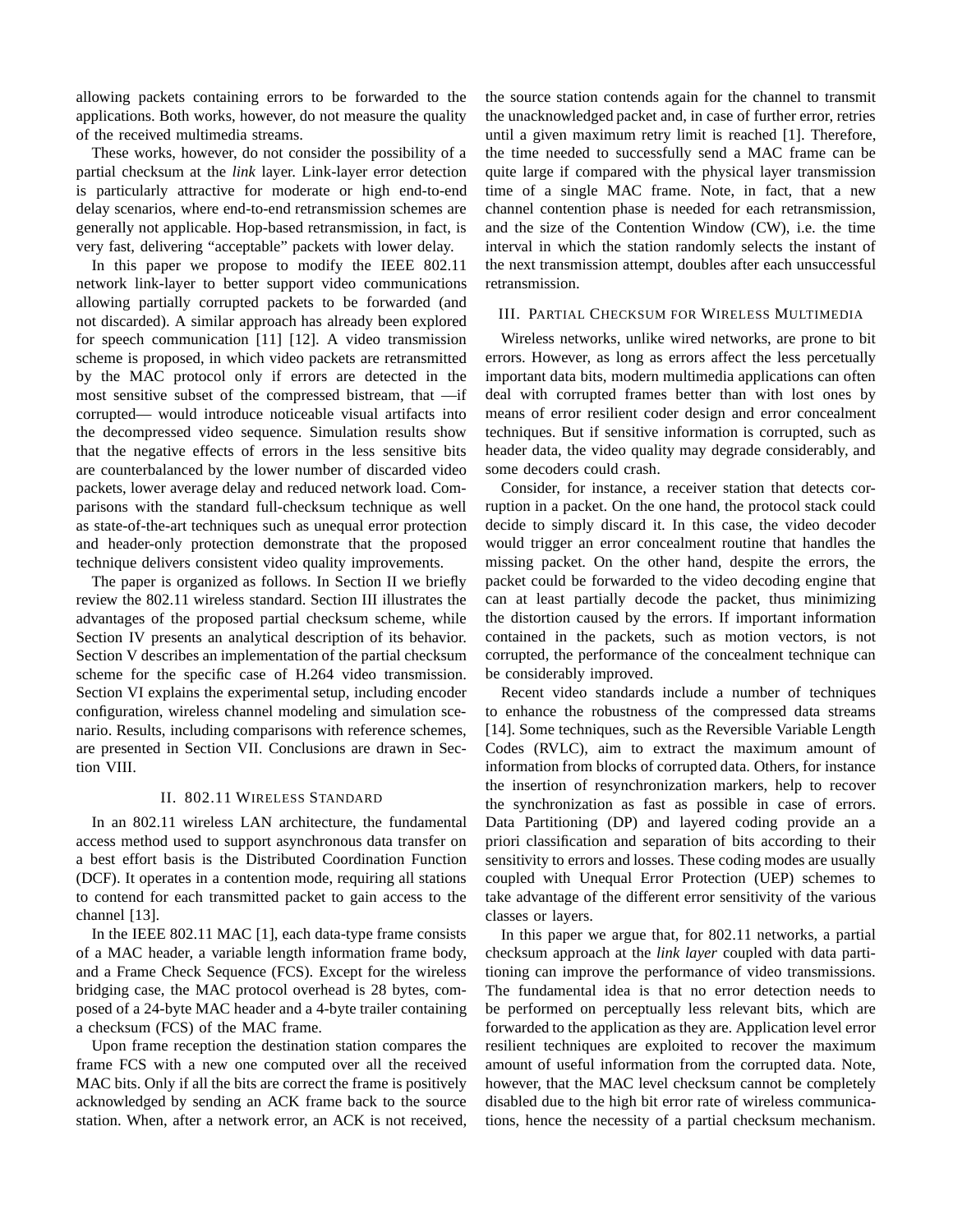

Fig. 1. Data-type 802.11 MAC frame structure modified for partial checksum.

MAC level headers, in fact, definitely need to be checked for errors to prevent misdelivered packets and to ensure the correct behavior of the 802.11 MAC protocol at each station. Moreover, higher level protocol headers, such as IP, UDP and RTP, need to be protected as well to ensure correct protocol operations.

We propose to design a flexible partial checksum mechanism introducing a two-byte fixed-length field before the payload that indicates how many bits from the beginning of the MAC frame must be considered to compute the frame FCS. The proposed frame structure is shown in Figure 1.

The UDP Lite protocol [5] considers a similar approach at the transport level. It introduces a partial checksum on the UDP data unit to protect only the UDP header and the sensitive part of the payload. If an error occurs in the checksummed bits, the receiver should drop the packet, otherwise it is forwarded to the application. The usefulness of the partial checksum, however, relies on the possibility to prevent the MAC layer from dropping corrupted packets at least in case of UDP Lite packets. Moreover, partial checksum at the transport level implies that packet checking is performed only at the transmission end points. Therefore, UDP Lite supports only end-to-end error control mechanisms, and it cannot provide fast hop-byhop retransmission unlike the 802.11 MAC level partial checksum we propose. The benefit of fast hop-by-hop retransmission is particularly evident in scenarios characterized by a moderate or high end-to-end delay, in which end-to-end retransmissionbased robustness techniques are inapplicable. In our proposal, UDP Lite is only used to allow a corrupted MAC payload to reach the application level.

## IV. PARTIAL CHECKSUM ANALYSIS

To illustrate the behavior of the proposed partial checksum technique, let us consider an 802.11 MAC frame where the checksummed and not checksummed amount of bits are respectively denoted by  $l$  and  $l'$  as in Fig. 1. For simplicity's sake, only for the analysis presented in this section, we assume that the bit error probability is uniform and equal to  $p$ , and each bit is independent of the others.

The packet error rate of a full checksummed packet  $(P_{err}^F)$ can, therefore, be expressed by the equation

$$
P_{err}^F = 1 - (1 - p)^{l + l'},\tag{1}
$$

where  $l + l'$  is the total number of bits of which the packet is composed, including the MAC level header bits. If a maximum of  $N - 1$  retransmission are allowed, the Packet Loss Rate (PLR) of the full checksummed packets,  $P_{loss}^F$ , that is the probability of  $N$  unsuccessful transmissions, is

$$
P_{loss}^F(N) = (P_{err}^F)^N = \left(1 - (1 - p)^{l + l'}\right)^N.
$$
 (2)

For a partial checksum scheme the decision to retransmit the packets is based only on the first  $l$  bits. Figure 2 shows a diagram of all the possibilities for a partial checksum scheme which allows up to  $N$  transmissions for each packet. In this scheme, the packet error rate  $(P_{err}^P)$  as measured at the MAC level is given by

$$
P_{err}^P = 1 - (1 - p)^l. \tag{3}
$$

Therefore, the PLR for the partially checksummed packets,  $P_{loss}^P$ , is given by

$$
P_{loss}^P(N) = (P_{err}^P)^N = (1 - (1 - p)^l)^N.
$$
 (4)

This condition is indicated by the black circle marked as *lost* in Figure 2. Comparing Eq. (1) and (3), it is clear that, for a given  $p$ ,

$$
P_{err}^P < P_{err}^F. \tag{5}
$$

Therefore, if the same number of retransmissions is allowed in both schemes, the packet loss probability of the partial checksum scheme is lower than the one of the full checksum scheme:

$$
P_{loss}^P(N) < P_{loss}^F(N). \tag{6}
$$

The Corrupted Packet Rate,  $P_{corr}^P$ , that is the probability that a packet is accepted with an error in the less sensitive  $l'$ bits for N transmissions (see the states labeled as *corrupted* in Figure 2), is

$$
P_{corr}^P(N) =
$$
  
\n
$$
(1-p)^l (1 - (1-p)^l)^l +
$$
  
\n
$$
(1 - (1-p)^l)(1-p)^l (1 - (1-p)^l)^l +
$$
  
\n
$$
\dots
$$
  
\n
$$
(1 - (1-p)^l)^{N-1} (1-p)^l (1 - (1-p)^l)^l =
$$
  
\n
$$
(1-p)^l (1 - (1-p)^l)^l \sum_{i=0}^{N-1} (1 - (1-p)^i)^i =
$$
  
\n
$$
(1-p)^l (1 - (1-p)^l)^l \frac{1 - (1 - (1-p)^l)^N}{1 - (1 - (1-p)^l)^l} =
$$
  
\n
$$
(1 - (1-p)^l)^l (1 - (1 - (1-p)^l)^N).
$$

For  $N = 1$ , i.e. no retransmissions, the following equation holds

$$
P_{loss}^F(1) = P_{loss}^P(1) + P_{corr}^P(1)
$$
 (8)

that is, some packets considered lost by the full checksum scheme are accepted by the partial checksum scheme because errors are located only in the not checksummed part.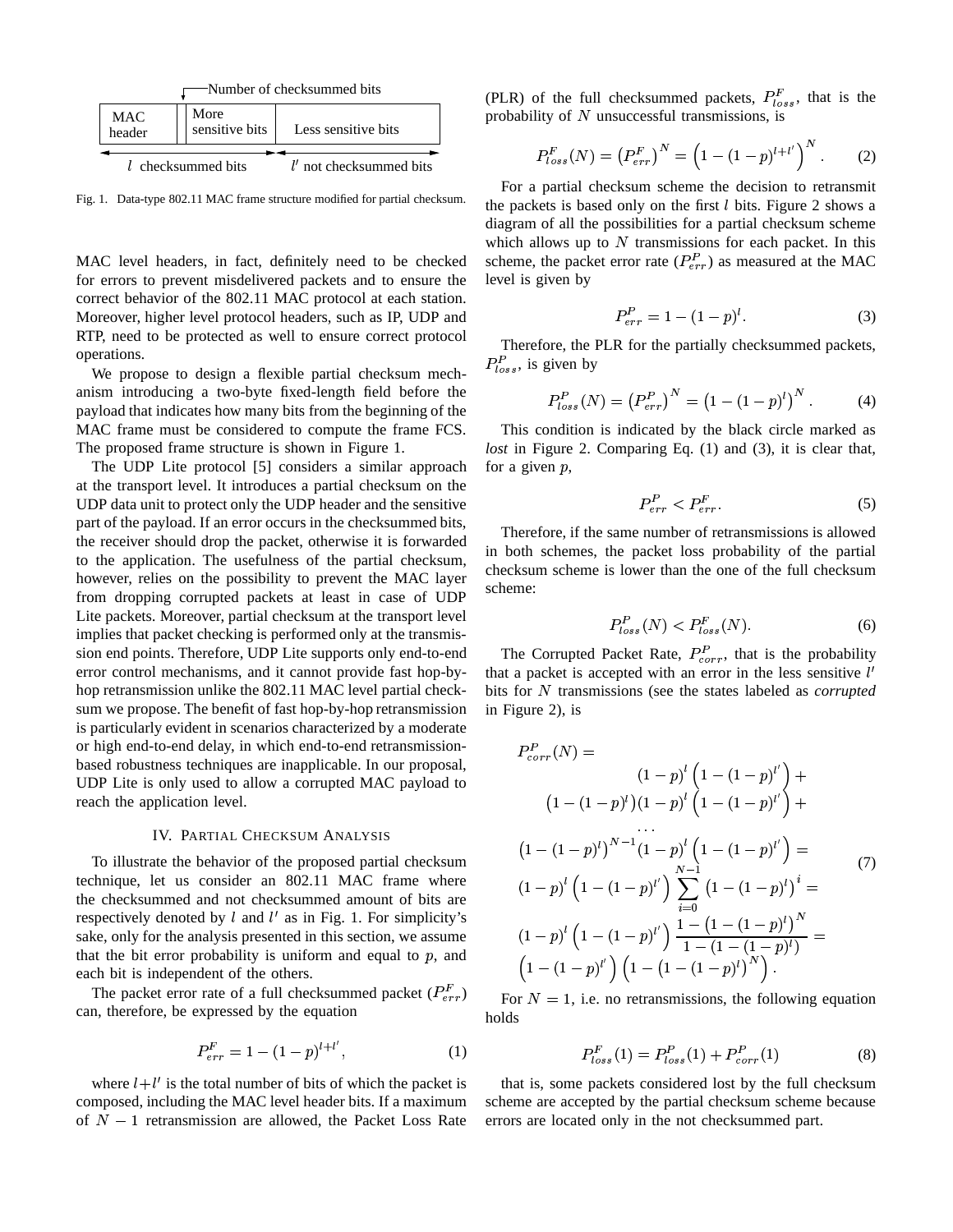

Fig. 2. Diagram of all the possible outcomes in case of N transmissions of a packet. Final states are shown as black circles.

Finally, consider the expected number of transmissions  $T$  for each packet, both in the full and partial checksum schemes. For the full checksum scheme, the expected number of transmissions with a maximum number of transmissions equals to  $N$  is given by

$$
E\{T^{(F)}\} = \sum_{i=1}^{N-1} i \left(1 - P_{err}^F\right) \left(P_{err}^F\right)^{i-1} + N \left(P_{err}^F\right)^{N-1} =
$$
\n
$$
= \frac{1 - \left(P_{err}^F\right)^N}{1 - P_{err}^F} = \sum_{i=0}^{N-1} \left(P_{err}^F\right)^i.
$$
\n(9) (d)

Analogously, for the partial checksum scheme, the expected number of transmissions is

$$
E\{T^{(P)}\} = \sum_{i=1}^{N-1} i \left(1 - P_{err}^P\right) \left(P_{err}^P\right)^{i-1} + N \left(P_{err}^P\right)^{N-1} =
$$

$$
= \frac{1 - \left(P_{err}^P\right)^N}{1 - P_{err}^P} = \sum_{i=0}^{N-1} \left(P_{err}^P\right)^i.
$$
 (10)

Eq. (9) and (10) show that, for a given  $p$ , the number of packet transmissions is always lower in the partial checksum scheme. Each term of the sum, in fact, is less or equal than the corresponding term in the other sum (recall Eq. (5)). Therefore the network load due to the MAC level retransmissions is lower in the partial checksum case, with positive effects on the quality of service of all flows.

## V. PARTIAL CHECKSUM FOR H.264 VIDEO TRANSMISSION

In our experiments, the data partitioning functionality of the H.264 standard [15] is employed to pack the bits in sensitivity order. The compressed video stream is subdivided by the encoder into three classes or partitions. According to the standard, class A, the most important one, is used for headers, including macroblock headers and for motion vector information. Class B and C are designed to contain the texture information of the various types of macroblocks. In the proposed partial checksum scheme, all the data belonging to a slice is arranged into a single packet. Class A bits are placed at the beginning of the packet, and their number determines the checksum coverage. The remaining part of the packet is



Fig. 3. Comparison of transmission schemes: proposed partial checksum (a), full checksum (b), header partial checksum (c) and UEP (d). The shaded area represents the checksum coverage. Both MAC and IP/UDP/RTP protocol headers are always protected.

filled with class B and C bits. The proposed packet structure is shown in Figure 3(a).

To evaluate the performance of the proposed *partial checksum* scheme, Section VII presents comparisons with three other transmission schemes. Two schemes, namely the *full checksum* and the *header partial checksum*, feature a different amount of checksummed bits per packet. In the full checksum scheme, shown in Figure 3(b), all the bits of each packet are included in the checksum computation, hence that scheme represents the standard 802.11 behavior. The header-only partial checksum scheme, illustrated in Figure 3(c), is based on the same principle of the proposed partial checksum, but it restricts the checksum computation to the bits of the MAC and transport level headers. Finally, an *unequal error protection* scheme, shown in Figure 3(d), has been implemented for comparison purposes. It performs a checksum extended to the whole packets, but the H.264 partitions are placed into two separate MAC frames with different retry limits. Examples of such approach are described, for instance, in [3] [4]. To fairly compare the schemes, the same retry limit value as in our proposed scheme is assigned to packets containing the H.264 A-type partition, while packets containing the H.264 B- and C-type partitions are sent only once.

Note that only the full checksum scheme is fully compliant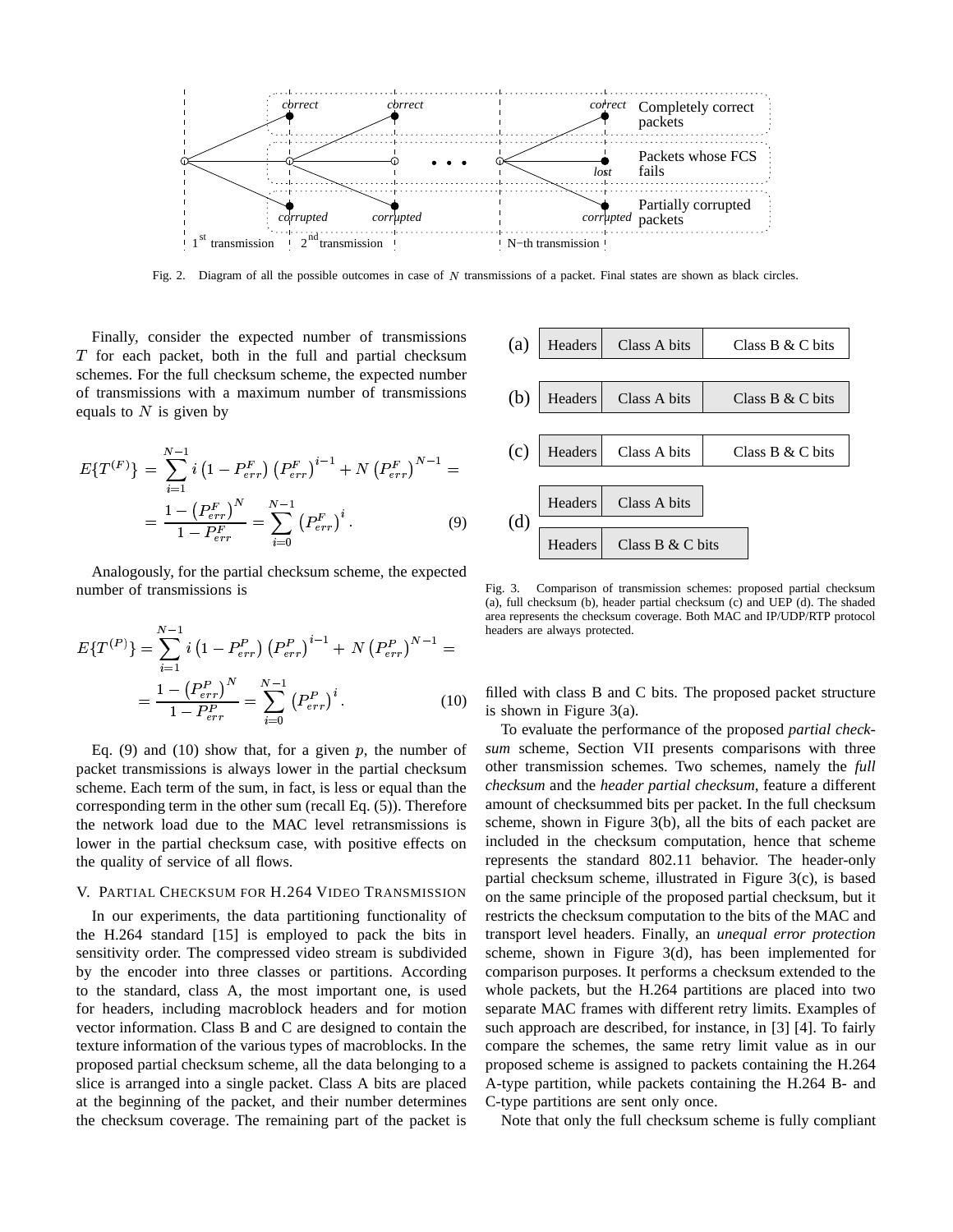with the current 802.11 standard; all the other schemes require either the partial checksum feature or the option to set a different retry limit for each packet class. Both features are not supported by the current 802.11 standard [1]. Proposals such as the 802.11e specification are expected to address some of these issues [16].

In all the schemes under test, we assume that any video unit (i.e. slice) whose class A bits are corrupted or lost cannot be decoded without introducing a large distortion, thus the whole video unit is considered lost. If the class A bits of a video unit are correctly received, the decoder faces two possible situations: the class B and C bits can be either corrupted or lost (depending on the transmission scheme). In the first case, the error resilience of the bitstream is exploited to decode the B and C partition as much as possible, while in the latter case a concealment technique can be applied taking advantage of the class A information, e.g. motion vectors.

# VI. SIMULATION SETUP

# *A. Encoder Configuration*

Video sequences at QCIF resolution, 15 fps, are encoded with a fixed quantization parameters using the standard JM encoder, version 6.0a, modified to support standard-compliant data partitioning. The resulting bitrate is about 100 kbit/s. The PSNR value of the encoding distortion is 35.52 dB for the *foreman* sequence and 36.85 dB for the *carphone* sequence. Each frame is subdivided into three slices, each one corresponding to three consecutive rows of macroblocks. The mapping of the partitions into packets depends on the transmission schemes, as shown in Figure 3.

The following concealment techniques have been used. Packet losses are detected by means of the RTP sequence number. In case of loss of packets containing class A bits, the decoder applies a temporal concealment technique that replaces the missing pixels with the ones in the same position in the previous frame. Header partial checksum technique excepted, class A bits —if received— are always correct because they are checksummed. For the header partial checksum scheme, instead, class A bits could be corrupted. For this scheme, in our implementation the decoder discards the class A information if any syntax violation is detected during the class A decoding process.

When the class A bits of a certain video unit cannot be decoded, the decoder applies the temporal concealment technique and ignores any class B or C information for that unit. If the class A bits are correctly received and class B or C bits are available, the JM 6.0a decoder should take advantage of the error resilience techniques introduced by the encoder to improve the quality in case of errors. Nevertheless in our implementation, for simplicity's sake, we decided to discard the corrupted B and C bits and to simply take advantage of the motion vector information included in the class A bits to improve the concealment technique. In this case, the missing pixels are replaced with the ones in the previous frame as pointed to by the motion vectors. This method establishes the lower bounds of the performance of an error resilient

# TABLE I

PARAMETERS OF THE BIT ERROR TRACE.

|                                  | Parameter                                         |   |    |    |    |    | Value                |    |
|----------------------------------|---------------------------------------------------|---|----|----|----|----|----------------------|----|
|                                  | Average burst length of errors (bit)              |   |    |    |    |    | 4.40                 |    |
|                                  | Error probability during a burst of errors        |   |    |    |    |    | 0.72                 |    |
| Normalized number of occurrences | Average burst length of correct bits (bit)        |   |    |    |    |    | 16029                |    |
|                                  | Bit error probability considering the whole trace |   |    |    |    |    | $1.97 \cdot 10^{-4}$ |    |
|                                  |                                                   |   |    |    |    |    |                      |    |
|                                  | 0.35                                              |   |    |    |    |    |                      |    |
|                                  | 0.30                                              |   |    |    |    |    |                      |    |
|                                  | 0.25                                              |   |    |    |    |    |                      |    |
|                                  | 0.20                                              |   |    |    |    |    |                      |    |
|                                  | 0.15                                              |   |    |    |    |    |                      |    |
|                                  | 0.10                                              |   |    |    |    |    |                      |    |
|                                  | 0.05                                              |   |    |    |    |    |                      |    |
|                                  | 0.00<br>0                                         | 5 | 10 | 15 | 20 | 25 | 30                   | 35 |
|                                  | Burst length (bits)                               |   |    |    |    |    |                      |    |

Fig. 4. Distribution of the burst error lengths computed over the trace used in the experiments.

decoder, because the not checksummed bits are not used at all to improve the quality of the received video, even when parts of them are correct. An improved error resilient decoder could, for instance, decode the not checksummed bits until it detects an error, and then discard the remaining part of the packet.

## *B. Wireless Channel Modeling*

Experiments have been conducted to obtain bit-level traces of an 802.11 wireless channel in different conditions. Packets with a known payload have been sent from a transmitter node to a receiver configured to operate in monitor mode. The receiver monitors the channel and it copies all the bits of all the received MAC frames to the user space regardless of the FCS indication. A bit error trace is then determined comparing the content of the received packets with the known payload. Traces capturing has been carried out in different conditions, such as varying transmitter-receiver distance, as well as presence of obstacles such as walls between them.

The traces present a clear bursty behavior when channel conditions are poor. Bursts are limited in length and include sporadically correct bits. In order to model the bursty behavior, we computed the distribution of burst length, both for bursts of errors and for burst of correct bits. The burst of errors has been defined as the sequence of bits, starting and ending with an error, followed by at least five correct bits.

Table I shows the parameters of the trace which served as basis for the channel model used in the simulations. The bit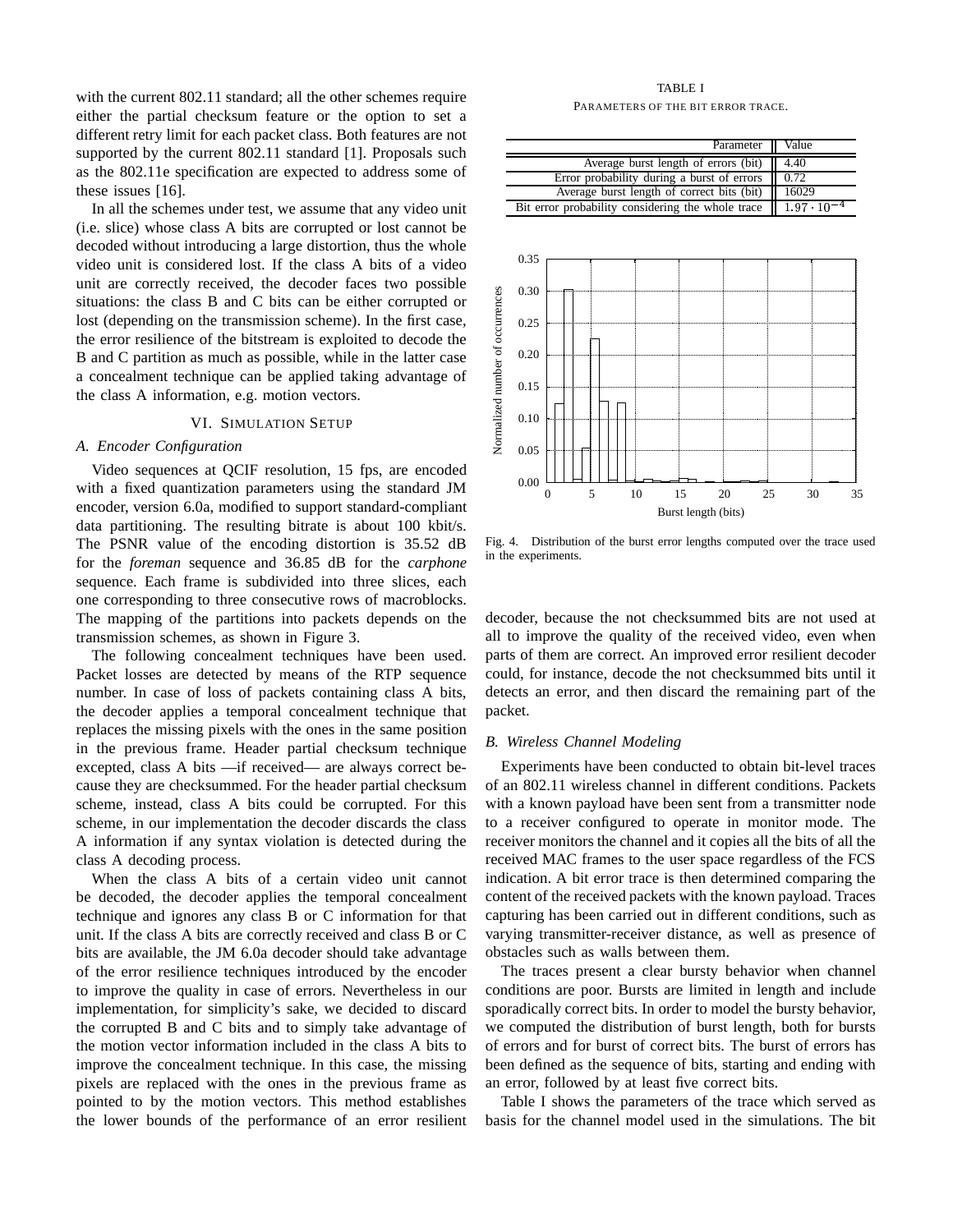

Fig. 5. Packet loss and corruption rate for the various transmission schemes. *Foreman* sequence.

error probability is computed as the number of erroneous bits over the total as well as the bit error probability limited to the bits belonging to a burst of errors as previously defined. Figure 4 illustrates the distribution of the error burst lengths. The other traces, representing different channel conditions, differ for the average burst length of correct bits.

Given the observed channel behavior, we decided to implement in the *ns* Network Simulator [17] a two-state model, in which each state represents either *good* or *bad* channel conditions. The model returns a value for each transmitted bit, according to its current state. No corruption is possible in the good state, while in the bad state bits are corrupted with the uniform probability shown in Table I (0.72). Each time the channel enters in one of the two states, a random variable determines the number of bits for which the channel will remain in that state. The probability density function of the two random variables —one for the bad and the other for the good state— is the one experimentally computed from the bit error traces.

## *C. Experimental Network Scenario*

We considered an 802.11 wireless scenario in which a wireless node transmits a video sequence directly to a wireless receiver, in presence of other concurrent video traffic.

The *ns* network simulator [17] has been used to simulate the network behavior. For each radio channel, modeled as explained in Section VI-B, a different random realization has been used. The 802.11 network bandwidth is set to 11 Mb/s. Each video stream is sent using the IP/UDP/RTP protocol stack. The retry limit has been varied to evaluate its impact on performance of the proposed video transmission scheme. In the considered scenario, packets are dropped when queues are full or the MAC checksum fails. In the latter case, packets are retransmitted by the MAC layer until reaching the retry limit.



Fig. 6. Packet loss and corruption rate for the various transmission schemes. *Carphone* sequence.



Fig. 7. PSNR performance of the various transmission schemes, for the *foreman* sequence.

## VII. RESULTS

This section presents a simulative analysis of the proposed partial checksum technique. Results are presented for the standard sequences *foreman* and *carphone*. The wireless channel parameters used in the simulations are shown in Table I.

In the considered scenario, the wireless transmitter sends packets directly to the wireless receiver without using intermediate hops. Figure 5 and 6 show, respectively for the *foreman* and *carphone* sequences, the packet loss and corruption rate as a function of the retry limit for different transmission schemes. Four other concurrent video flows that use the same transmission scheme are present in the network. Note that Equation (8) is experimentally verified. For the no retransmissions case, in fact, the amount of lost plus corrupted packets in the partial checksum scheme is equal to the amount of lost packets in the full checksum scheme. The same applies to the header partial checksum scheme. For higher retry limits,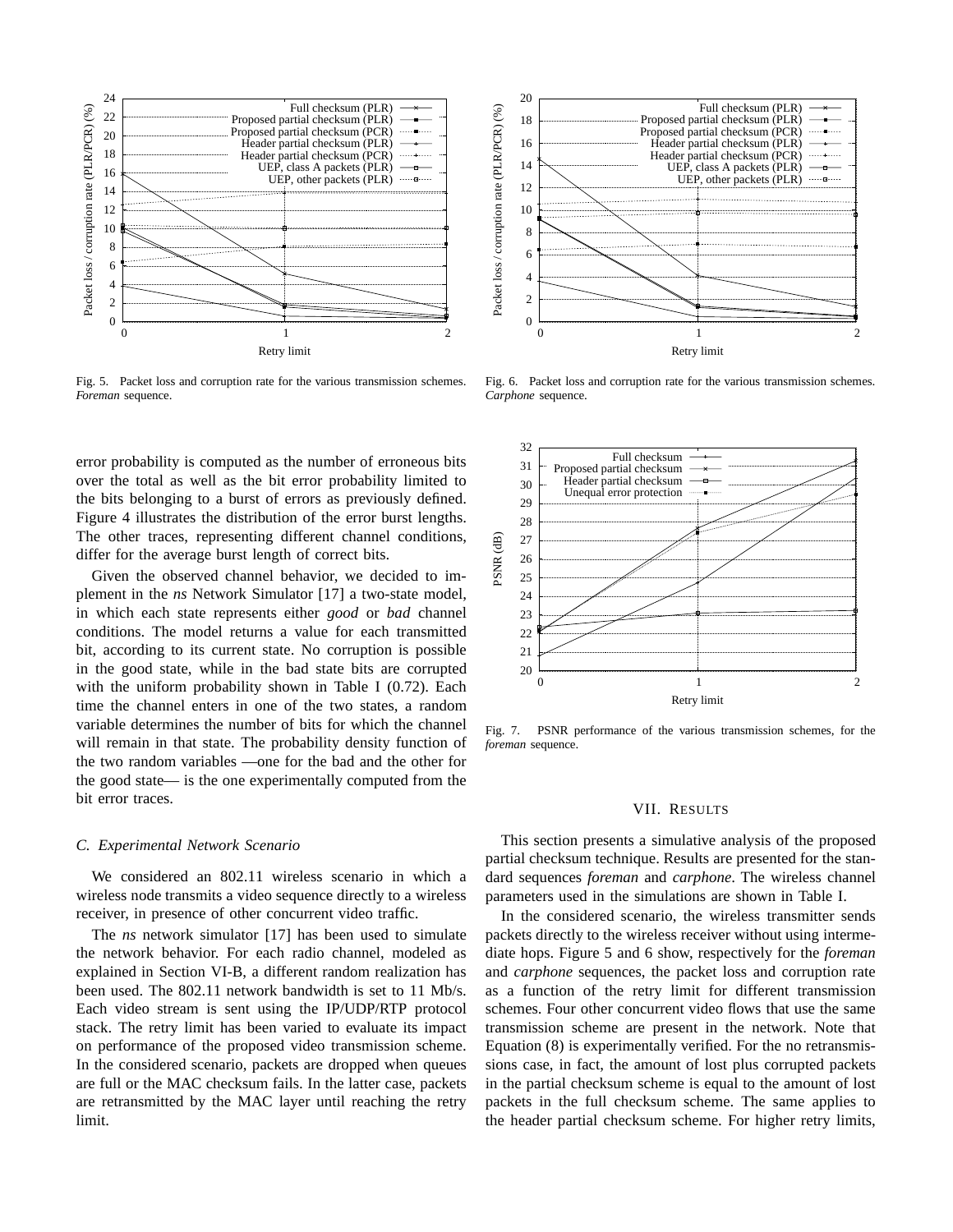

Fig. 8. PSNR performance of the various transmission schemes, for the *carphone* sequence.



Fig. 9. Average number of retransmissions for the various transmission schemes. *Foreman* sequence.

the partial checksum scheme presents a significant packet loss rate reduction, while the number of corrupted packets slightly increases. Figure 5 also shows the packet loss rate of the unequal error protection scheme, separately for the two packet classes. Packets containing class A bits present a loss rate nearly equal to the partial checksum scheme, because the amount of protected bits is the same for both schemes. The packet loss rate of the other packets is approximately constant because they are transmitted only once.

The impact of the corrupted packets on video quality is now evaluated to assess the effectiveness of the proposed partial checksum scheme. Figure 7 and 8 compare, respectively for the *foreman* and *carphone* sequences, the PSNR performance of the four different transmission schemes as a function of the retry limit. Simulation conditions are the same as in Figure 5. The playout buffer is set to 150 ms. However, no packets are lost due to excessive delay. The average delay is similar for the various schemes except the unequal error

protection, because this scheme transmits twice the number of packets. The higher average delay of the unequal error protection scheme originates from the higher number of channel contentions. Contention time is, in fact, not negligible in congested networks. The advantage of the proposed partial checksum scheme is clear for small values of the retry limit. In this condition, in fact, the negative effect on quality due to the high packet corruption rate is adequately counterbalanced by the strong loss rate reduction of the checksummed —hence important— packets. The performance of the full checksum scheme further confirms that the video decoder prefers corrupted packets to lost ones. However, if the retry limit value can be increased in order to recover most of the lost packets, the full checksum scheme becomes the preferred technique. Note however that the possibility to use a high retry limit implies a low network load, therefore plain transmission schemes are enough to provide good quality. The header partial checksum scheme consistently delivers a lower performance with respect to all the other schemes, hence confirming that partition A bits definitely need protection. The only exception is the zero retransmission case, in which, as expected, it is better to forward every received bit, even if corrupt, to the application level which decides about discarding.

Note that the presented PSNR values for the partial checksum scheme represent a lower bound of the performance achievable by the proposed scheme, since in our implementation the decoder does not exploit, for simplicity's sake, the correctly received parts of the B and C partitions contained in corrupted packets.

Finally, Figure 9 shows the average number of retransmissions per packet for the various transmission schemes. The full checksum scheme nearly needs twice the number of retransmission compared to the proposed partial checksum scheme. The unequal error protection scheme presents the same average retransmission number of the partial checksum scheme when considering class A packets only. Note, however, that the unequal error protection scheme needs to transmit twice the number of packets of the other schemes, so the actual network load is higher, due to the higher number of contentions. The header partial checksum scheme presents the lowest average number of retransmissions, but the performance of this scheme is less interesting due to the poor video quality it provides.

## VIII. CONCLUSIONS

A partial checksum technique to enhance real-time video transmissions over 802.11 networks has been presented. A modification of the standard is proposed to limit the coverage of the link-layer checksum to the most important bits in the payload. A test implementation that exploits the data partitioning feature of the H.264 video coding standard has been described. In this scheme, video packets are retransmitted by the MAC layer only if errors are detected in protocol headers or in the error-sensitive bit class of the compressed video stream. The negative effects of errors on the less sensitive bits have been evaluated, showing that the lower number of